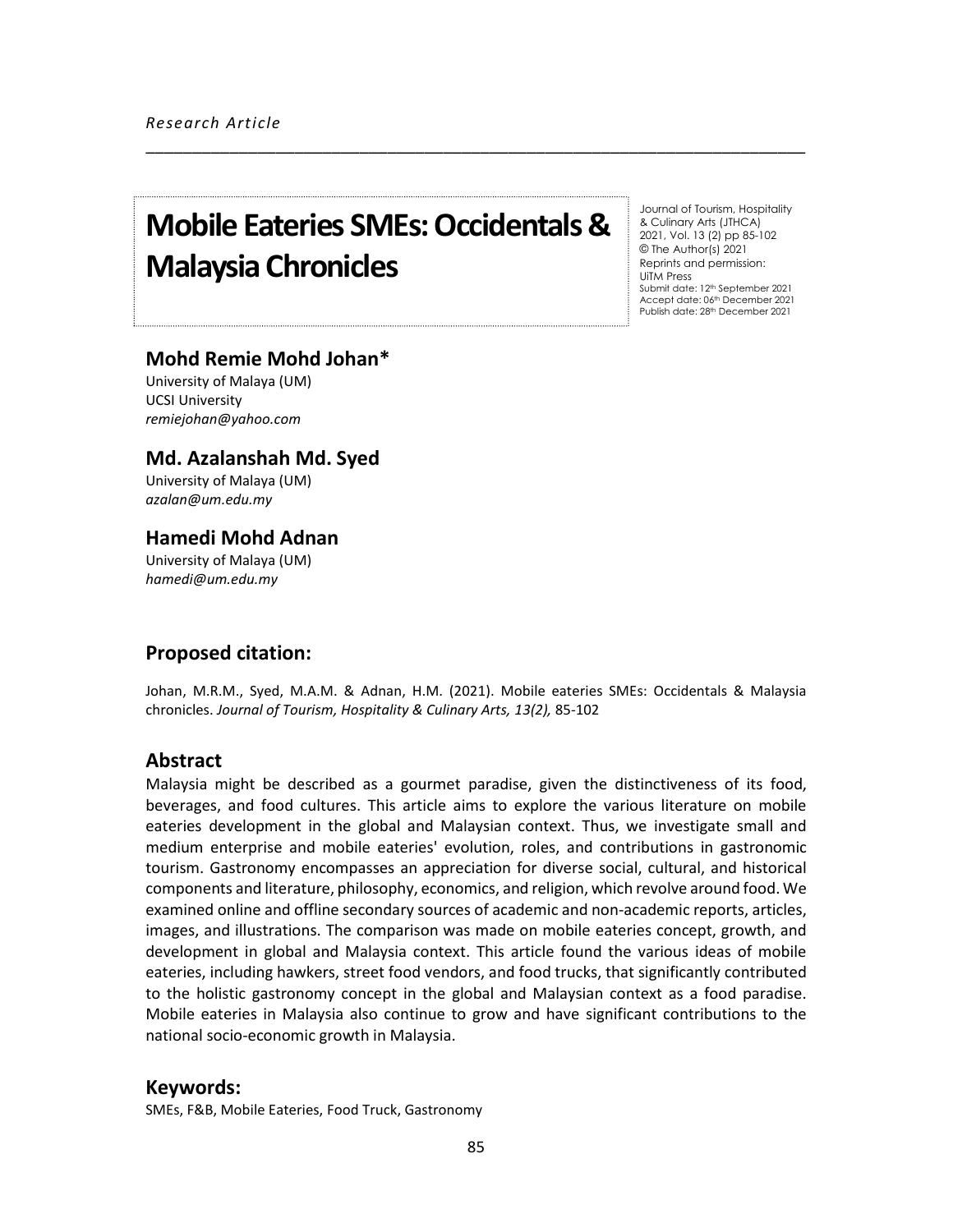## **1 Introduction**

Undoubtedly, gastronomic tourism is becoming one of the most well-known in hospitality, tourism, and culinary fields of study. However, little research and attention are given to the body of literature of mobile eateries' narrative and development globally and locally. Thus, this article develops an understanding of mobile eateries' evolution, roles, and contributions in gastronomic tourism. In particular, this article examines the Small Medium Enterprise (SME) F&B growth and mobile eateries' history, development, and their contribution to Malaysia's food culture and tourism industry. This article also contributes to empowering knowledge for academic and industry players in the gastronomic tourism industry.

Previously, in the national economy, hawkers and petty traders were identified as an essential group that plays a vital role in the country's socioeconomics and helps the communities in urban and rural areas reduce their cost of living (Samad, 2016). Metropolitan cities benefit from the convenience of mobile restaurants, food vendors and hawkers, and food trucks, all of which are referred to as mobile eateries. Mobile eateries do not only refer to modern and urban business concepts that prepare and sell food from the inside of motor vehicles such as food trucks and trailers. Besides, mobile eateries also embrace the notion of hawkers and street food vendors who sell readymade dishes to customers who move from one place to another and create casual meetings and a sense of place. They form and build this place together, giving it a distinct appearance and feel (Backhaus, 2015). These mobile eateries have in common that they seek out proximity locations to their clients to compete with restaurants and survive.

# **2 Malaysia SMEs and F&B Industry Overview**

The Malaysian economy continued to demonstrate considerable resilience in multiple headwinds by registering a moderate growth of 4.7% in 2018 (2017: 5.7%) (SME Corp, 2019). In addition, the diversified characteristics and performance of SMEs have enhanced their resilience. Still, they have resulted in a higher contribution to the economy in 2019 despite the challenging economic environment (SME Corp, 2021). According to the Malaysia Department of Statistics (DoSM) (2020), Malaysia's SMEs GDP only grew at 5.8% compared to 6.2% in 2018. The contribution of SMEs to GDP increased to 38.9% from 38.3% in the previous year. In addition, Malaysian SME's services are constantly growing and contribute to the national 2019 GDP. According to DoSM (2020), the services sector continuously dominated SMEs activities with 63.3%, followed by the Manufacturing sector at 19.8%; the Agriculture sector contributed 9.7%, Construction and Mining and Quarrying sectors contributed 5.6% and 0.5%, respectively.

However, in 2020, the growth of SMEs' GDP registered at a negative 7.3%, which is lower than Malaysia's GDP for the first time over the past 17 years since 2003 (DoSM, 2021), mainly due to the health crisis caused by the Covid-19 pandemic in 2020. The COVID-19 pandemic has caused numerous impacts on the global socio-economic environment, affecting the business communities, particularly SMEs that struggle for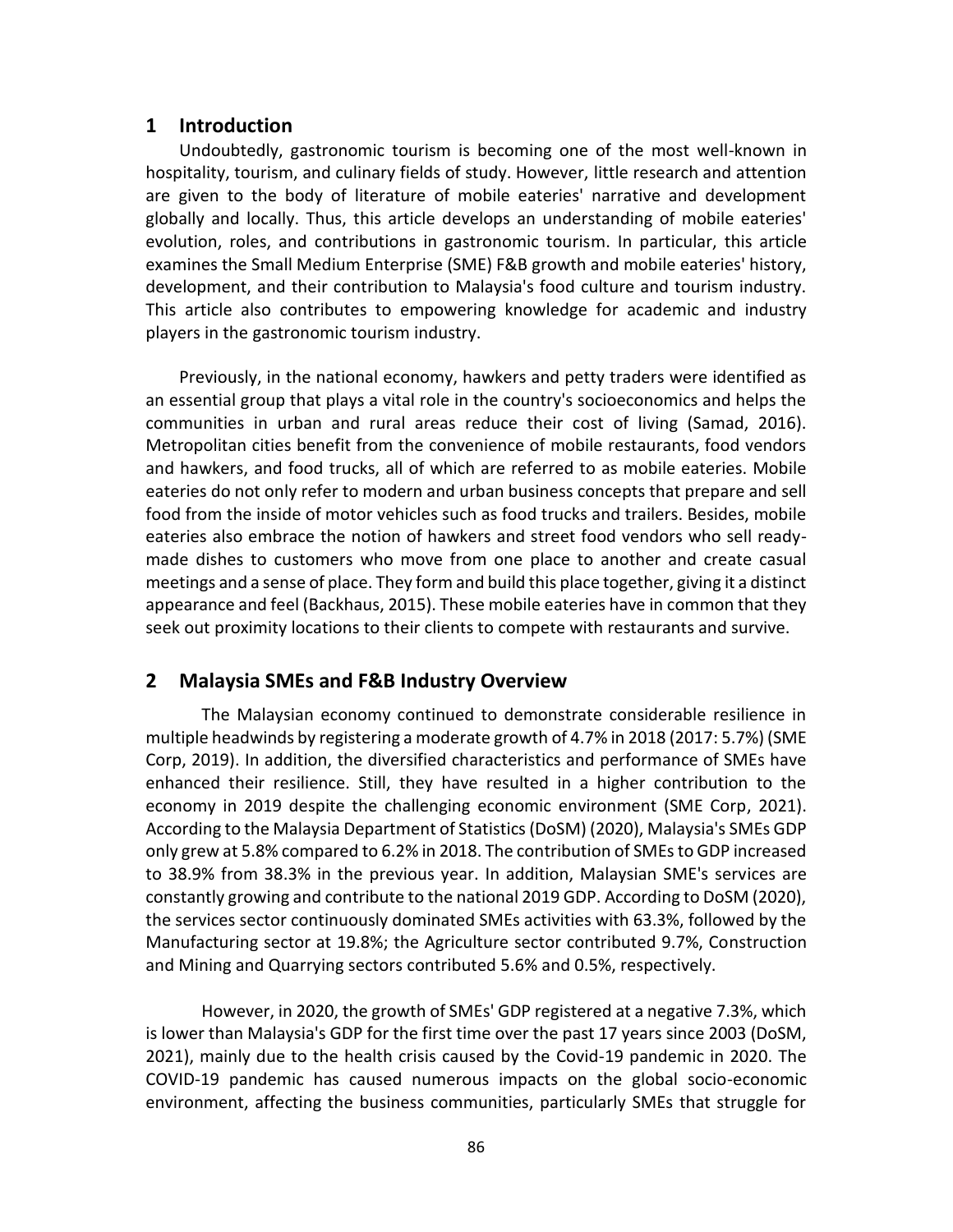survival (Hu & Kee, 2021). There are multiple ways in which the coronavirus pandemic affects the economy, particularly small and medium-sized businesses, on both the supply and demand sides. On the supply side, companies face a labor scarcity, and supply chains are disrupted, resulting in components and intermediate goods shortages. On the demand side, consumers face income loss, fear of contagion, and increased uncertainty, resulting in decreased expenditure and consumption. Therefore, the ability to remodel their business and reset new business strategies will be the success factors for SMEs to keep up with the changing business environment and customer patterns (Hu & Kee, 2021).

In the future, strengthening social protection is of utmost importance to improve the well-being of the Malaysian people, including self-employed workers, and prepare for the aging society (OECD, 2021). In addition, accelerating digitization is critical for Malaysian businesses to increase their productivity in the post-pandemic period. In 2020, the Malaysia Digital Economy Corporation's (MDEC) expectation to hit 20% growth in e-commerce contribution to the digital economy can be achieved as the COVID-19 pandemic has given a massive boost to digital adoption among entrepreneurs (Loh et al., 2021). The Malaysian Institute of Accountants (MIA) has also advocated that Malaysia establish a national initiative on the Fourth Industrial Revolution 4.0 (IR4.0) for the services industry to accelerate the segment's digital transformation. However, SMEs in Malaysia are seen as not receptive to aligning businesses with coherent technology advancement (Muhamad et al., 2020).

Malaysia has a growing domestic F&B market, driven by an increasing population and rising income among the Southeast Asian countries. In addition, consumers prefer an assortment of merchandise in the modern urban lifestyle, including convenient foods and beverages (F&B) (Faizal et al., 2019). In 2015, the economic census recorded 167,490 food and beverage establishments, with an annual growth rate of 5.1% since 2010. According to Malaysia's Department of Statistics (DOSM) (2019), the economic census of food and beverage services revealed that the gross output generated by the services in these establishments was RM66.4bil, representing an annual growth of 12.2% or a total of RM29.1bil since 2010.

## **3 Methodology**

This article uses secondary sources to explore the evolution of mobile eateries globally and locally. Among these secondary sources are academic and non-academic reports, articles, images, and illustrations from various offline (books and reports) and online search engine platform including Google and Bing. The main theme was focused and screened only on mobile eateries terms from recorded offline and online available documents. The search begins from the first written and image chronology record of mobile eateries in western country. Comparison of mobile eateries were then made against Malaysia mobile eateries growth and development since 1900s until the new concept of mobile eateries establishment, the food truck.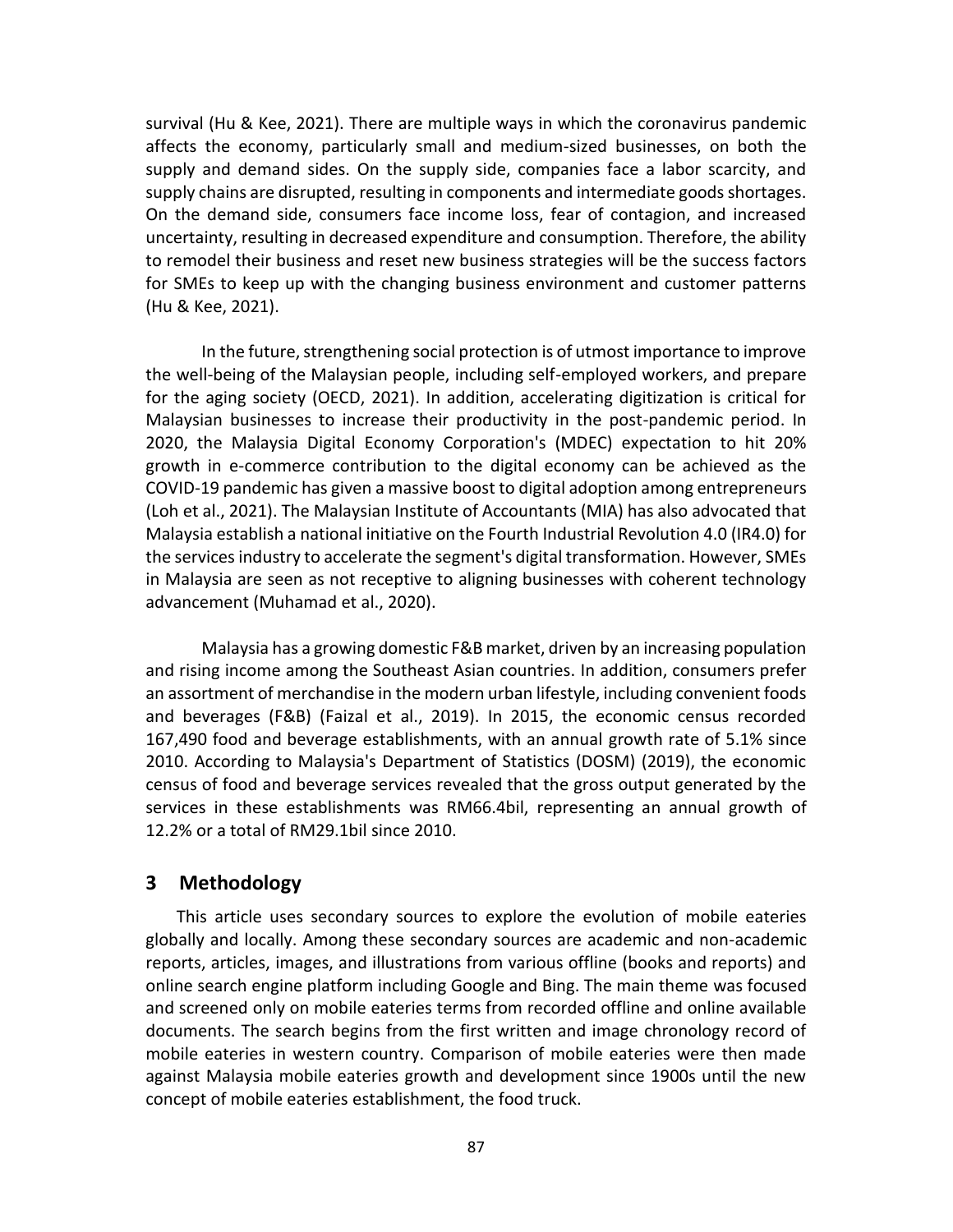## **4 Findings**

#### **4.1 Mobile Eateries: Occidental and Global Perspectives**

Mobile eateries, ever more popular nowadays, are mobile eateries that can be brought to desired locations and set up alongside streets and sidewalks, in parks, outdoor malls, at entertainment events, and such, where an ever-increasing variety of food products are available (Poarch, 2004). Mobile eateries have been a feature of American dining habits since the late 17th century when they were first seen in several of the country's major cities. Mobile eateries are not a new concept, and, indeed, they have existed for more than a century, dating back to the 1866 Western Chuck Wagons. The first authentic chuckwagon was taken "up the trail" in 1866 on possibly the first large cattle drive to the railroad (Hughes, 1974). Chuckwagons are the grandfathers of the entire food-on-wheels experience. The chuckwagon was named after cowboys who referred to their meals as "chuck," an English term that meant "excellent and hearty cuisine." The chuckwagon served ranchers and cowboys as a mobile kitchen, hospital, office, and bank in the years before barbed wire dissected and shrank the Great Plains, and the first chuckwagon was used in 1867 on a trail drive from central Texas to New Mexico (Hoy, 2010).

According to Hoy (2010), the chuck wagon, a mobile kitchen featuring a cook's worktable and drawers to carry food and utensils, was created and invented by Texas cattleman Charles Goodnight, a trailblazing rancher. Goodnight came up with the idea of repurposing an Army surplus wagon with full hardwood cupboards, cubbies, shelves, and drawers to store food and utensils, a hinged worktop for meal prep, and a large water barrel on the side. Foods prepared by the "cookie" were typically easy to preserve and would store well while traveling (Hallman, 2020). As a result, Chuckwagons became a familiar sight on Western trails. The availability of hot prepared meals, as opposed to hard ash cakes and salt pork from a saddlebag, boosted morale and moved the cattletrailing industry forward (Bright, 2021). The chuckwagon concept has not died out, as it is the direct ancestor of modern food trucks in cities and towns all over the United States.

In 1872, in Providence, Rhode Island, Walter Scott's seller carved windows into a tiny covered wagon and placed them in front of a local newspaper office. He offered sandwiches with pies and coffee to journalists and pressmen working late from a box inside. It wasn't just journalists who stayed up late, but also night shift workers wanted a meal when they punched out, and party-goers wanted grub when they emerged from the bar (Ewbank, 2018). "Lunch wagons," as food trucks were dubbed at the time, quickly spread. Horse-drawn lunch wagons brought out onto city streets at night served simple, affordable food after regular restaurants closed for the night (Pierce, 2021). In the late 1880s, Thomas H. Buckley, a former lunch-counter boy stationed in Worcester, Massachusetts, began producing his own called the *Owl*, and the *White House Café* was his most well-known model. Within ten years, Buckley's wagons were in 275 locations across the United States. Buckley's wagons frequently featured stained glass windows,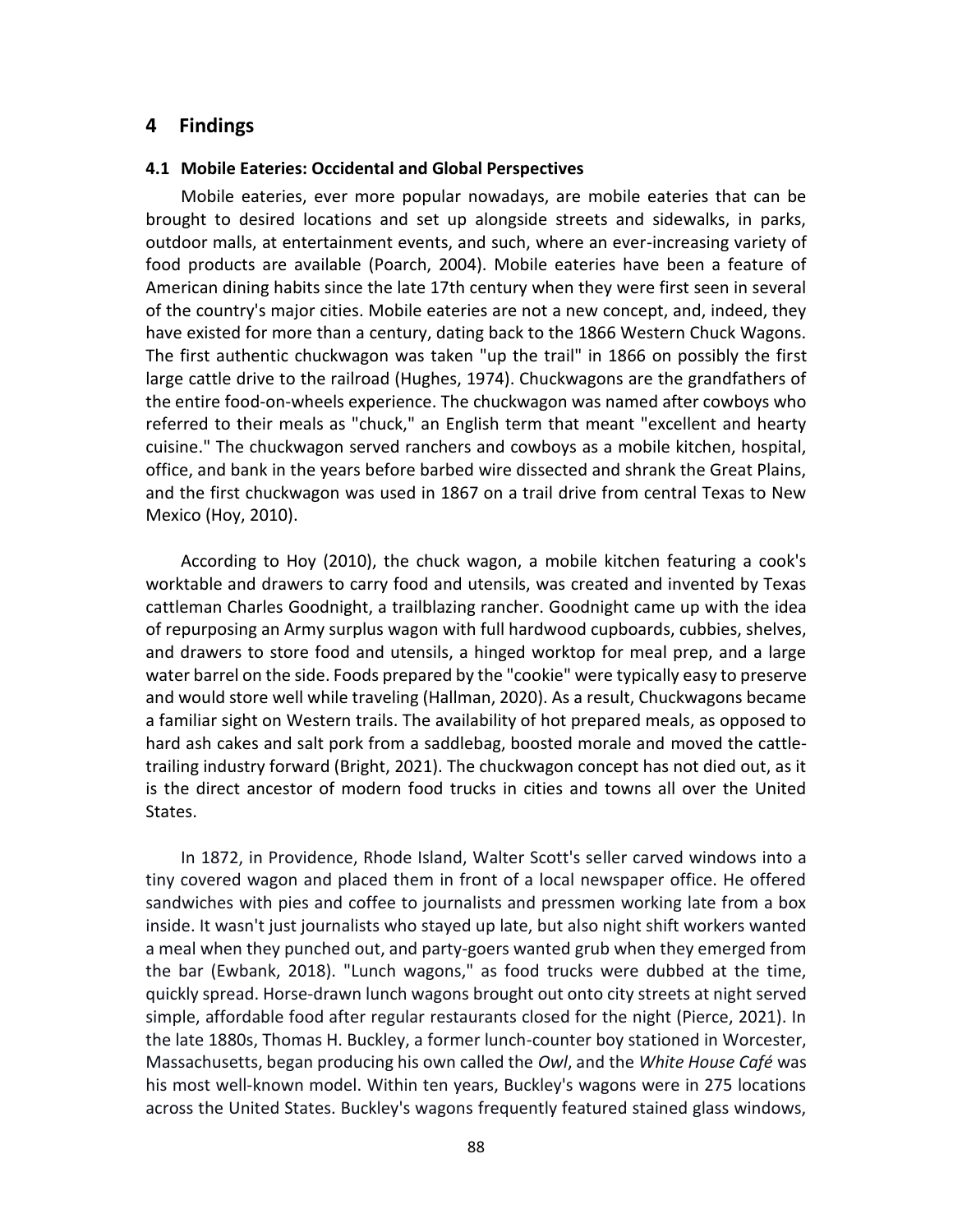mahogany woodwork, ornamentation, sinks, refrigerators, and cooking stoves. He also produced opulent carts embellished with silver and brass, plate-glass mirrors, and exquisite mosaics (Nightingale, 2014). The Worcester *Lunch Car* Company began operations following his premature death in 1903 at 35. In the early 1900s, their lunch cart evolved into the first stationary dining vehicle, which evolved into the diner as we know it today. Since then, food trucks have had a front seat in the world of American street food and are part of an ongoing food revolution (Myrick, 2019).

Karl Rudolf Fissler of Idar-Oberstein invented a mobile field kitchen in 1892 that the Germans came to refer to as a Gulaschkanone (Goulash Cannons) because the stove's chimney resembled ordnance pieces when disassembled and limbered for towing (Declercq, 2020). A field kitchen is a truck or trailer equipped to prepare and serve food to soldiers while in the field (Kilchermann, 2021). The goal was to ensure that every German soldier had at least one hot meal each day, and it was a cost-effective way to provide vast numbers of nourishing hot meals with limited resources. Throughout history, military units transported the first field kitchens in four-wheeled wagons. By the twentieth century, during the world war, smaller two-wheeled trailers had become widespread, mainly due to the locomotive's introduction. As in all wars, however, feeding the troops was often a challenge, and simply getting food to the soldiers could be difficult, especially when the enemy tried to zero in and attack supply lines (Army Heritage, 2020). Field kitchens were frequently dubbed affectionately. As technology advanced and horses were phased out in favor of motorized vehicles capable of carrying heavier cargo, larger trailers evolved. During WWII, mobile canteens were utilized as a morale booster in the United Kingdom, fitting in with the tea break culture and, in particular, resulting from the tea lady's successful wartime experiment on productivity and morale.

The following version of a food truck was a mobile canteen invented and authorized by the United States Army in 1917. The United States Army uses the notion of mobile food to feed troops in what is known as "canteens." A country at war needs a way to provide its moving troops fighting in WWI until WWII with hot and healthy meals. Therefore, motorized vehicles that were better equipped were required to tow heavier loads in remote locations during WWII. During World War II, mobile canteens were a common sight, and they were well equipped to serve tea, coffee, and hot food (White Ribbon, 2020).

The Wienermobile, created in 1936, was arguably the first food truck that would be recognized. Carl G. Mayer, Oscar Mayer's nephew, had this custom vehicle built by the General Body Company of Chicago in the shape of a hot dog to promote the brand around the Chicago area, and the driver sorts of poked out awkwardly from the middle of the car (Steele, 2019). To commemorate the 75th anniversary of this American icon in 2011, Oscar Meyer traveled across the country in a food truck incarnation of the Wienermobile to 12 cities all over America that continually serve hot dogs.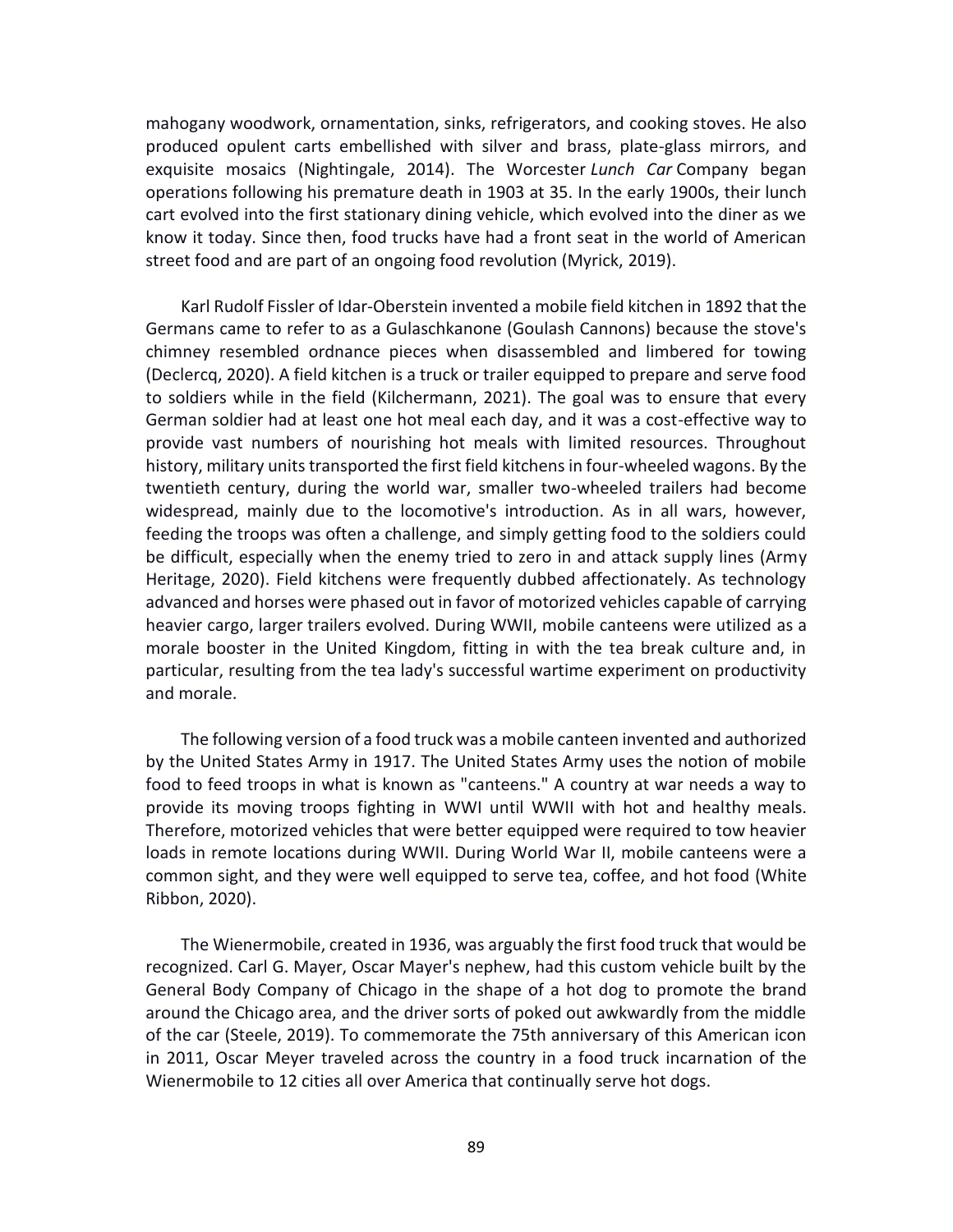In the 1950s, ice cream trucks were the first businesses to take to the streets in modified vehicles that looked exactly like their trucks today. Larger trucks, known as "roach coaches," arrived in the 1960s, becoming the massive behemoths that sell tacos and burgers on the streets today (Butler, 2014). In 1974, Martinez converted an old ice cream truck into a mobile taco-making station and parked it outside a Los Angeles bar. His idea was a huge success, and after only six months of working out of his truck, he was able to open a restaurant, King Taco, which he later turned into a multi-milliondollar chain (Brown, 2017). Construction workers were the initial target demographic for all of these food trucks. Trucks would drive up to labour sites and distribute food to workers, allowing them to eat and swiftly return to work.

A "Street vendor" is broadly defined as a person who offers goods for sale to the public without having a permanent built-up structure from which to sell them (Bhowmik, 2005). According to Bhowmik (2005), street vendors may be stationary in the sense that they occupy space on the pavements or other public or private rooms, or they may be mobile in the sense that they move from place to place by carrying their wares on pushcarts or in baskets on their heads. Additionally, mobile vending refers to vehicles adapted to transport, to accept or to comprise special loads or objects, the object being a shop, cafeteria, or display, the thing being a theatre or stage, and the object being a vending stall, restaurant, or food kiosk (Guard, 2008). However, during the 2000s, a fall in the economy impacted how food trucks were managed and how society ultimately viewed them. Many people lost their employment due to layoffs, including construction workers and cooks. This caused some lunch truck companies to shift toward a wider customer base and foods with a broader appeal, and the layoff of chefs left many in search of a way to make money while still using their skills (Hallman, 2020). Due to the lower cost of operating a food truck compared to starting a restaurant, they became a viable choice to extend the appeal of food trucks further. The popularity of these new food trucks can be mainly attributed to social media platforms. Some food truck vendors have used social media to promote their trucks' locations on any given day, mainly if they were continuously on the move.

#### **4.2 Mobile Eateries: Malaysian Context**

In Malaysia, mobile eateries also contribute to employment and income generation for underprivileged groups. In addition, mobile eateries have long served as an economical source of nutrition for society, particularly the urban poor. Mobile eateries are an intriguing and distinctive business sector that, despite their tiny size, makes a significant contribution to society. Mobile eateries are widely regarded as a unique destination characteristic, endowed with symbolic significance and a substantial predictor of total travel happiness, and promotional approach for tourism destinations.

In Penang, *nasi kandar* is a home-grown George Town gastronomic treasure and cultural signature that contributed towards the city's route to becoming a gastronomic city (Khoo & Badarulzaman, 2014). The inter-ethnic assimilation and acculturation of diverse values and cultures of these communities are reflected historically and culturally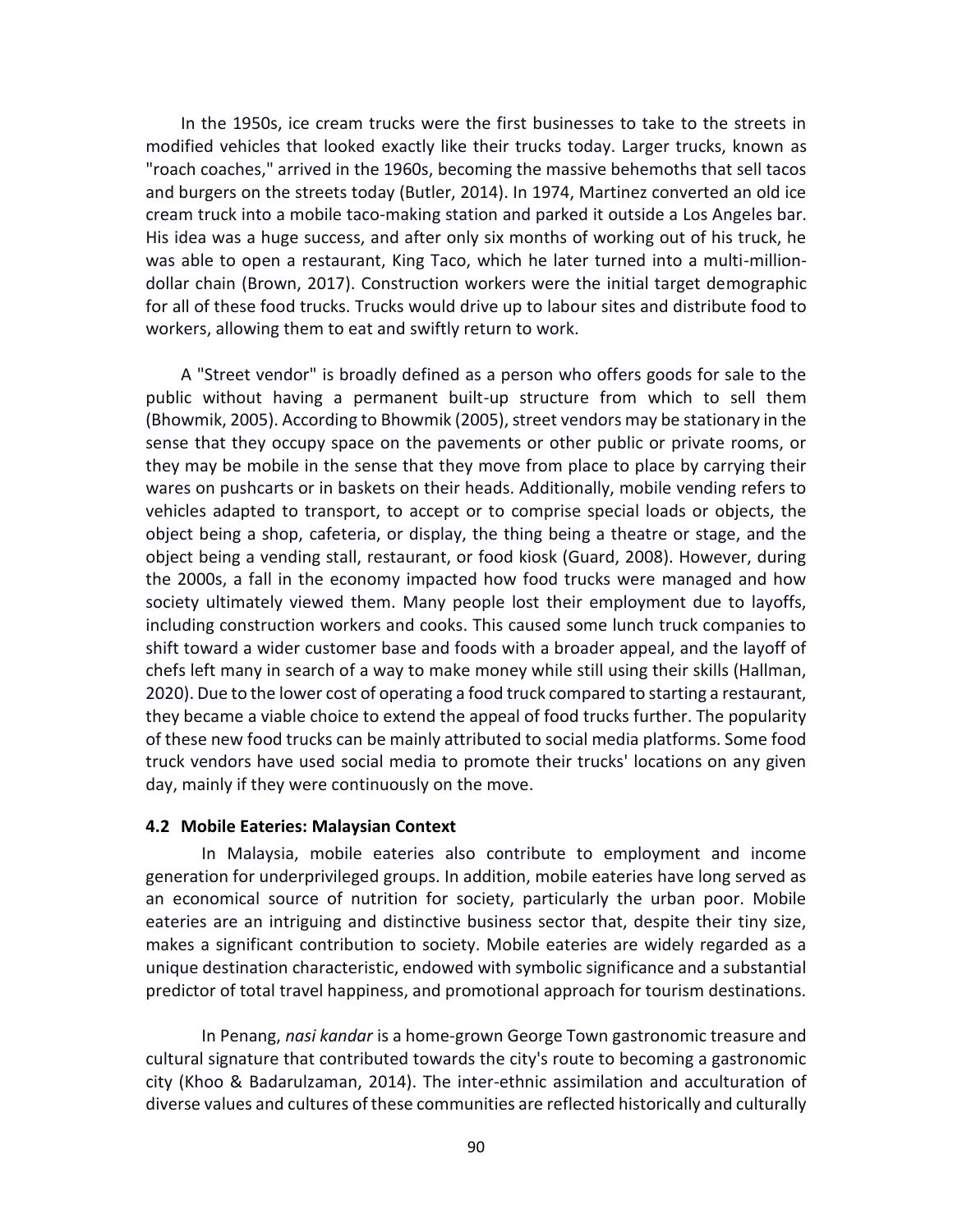through George Town residents' food culture and gastronomy (Leng & Badarulzaman, 2014). Mobile eateriesin Malaysia started back in the early 1900s in the state of Penang. These hawkers were a familiar sight on the island's streets in their white attire, bearing their wares in two huge rattan baskets balanced on either end of a kandar stick. Established in 1907, steaming curries were once cooked on an open field and transported to the public via baskets of rice carried and balanced between a single-pole, "kandar." Although no longer transporting their rice on poles, Hameediyah continues to cook their delicious seafood, poultry, and vegetable dishes every day (Lin, 2021). These baskets would contain "nasi" or rice and an assortment of curries and vegetables (Abubakar, 2010). Home to century-old curries that have stood the test of time, Hameediyah was given the title of Malaysia's oldest Nasi Kandar restaurant by the Malaysia Books of Records in 2020, which soon will celebrate its 115th birthday (Lin, 2021).

Nasi kandar, which originated in the nineteenth century, served as a nutritious breakfast for migrant labourers and coolies when Penang Weld Quay Port was established as an international port in the Malacca Straits. Due to the long and tiring hours, workers needed meals that were cost-effective, quick, and easy (Chow, 2018). The coolies were primarily Chinese and Indian immigrants. Rice peddlers came to the coolies' dock job on foot to feed the hordes of workers cheaply and effectively. On one of his shoulders, the rice vendor carried a mangrove pole about seven feet long. Traditional mobile eateries provide ready-to-eat food and beverages prepared partially or entirely in public spaces, relying on fresh, locally sourced ingredients that require little or no storage time. Traditionally, nasi kandar is served with its accompanying dishes on one platter, including plenty of rice, fish curry with fried fish, and okra. Traditional bamboo poles called "kandar" are used to sell and distribute the dish, which gave the word its current name. Nowadays, nasi kandar is commonly prepared and sold at hawker centres around the country, typically enjoyed as a nutritious, warm breakfast. The traditional mobile eateries' popularity of nasi kandar has expanded into other states in Malaysia due to their low price and offer a quick way to satisfy hunger for busy locals. Today, Indian Muslim culture and cuisine have attracted a substantial number of highspending power tourists from countries in the Middle East, particularly Saudi Arabia and the United Arab Emirates, and Muslim tourists from China (Selamat & Azmi, 2016).

A pushcart and food bike, similar to the operations of a famous nasi kandar, is a non-motorized hawker's mobile eatery service station. A carbon-neutral, eco-friendly method of distributing and vending food around the city. Mobile eateries that pushcarts and food bikes parked in every corner of the streets were widely used in Malaysia from the 1960s to the 1970s, which provided a more sanitary location for both vendors and customers to dine in. The majority of the hawker units are semi-static or static types, selling various goods ranging from processed and prepared food to non-food items (Yeung, 1974). The street vendors offer hot-fresh, lip-smacking snacks, which are very filling and have an absolute value for money. Take-out food, junk food, snacks, and fast food are synonymous with street food, and all of these can be purchased on the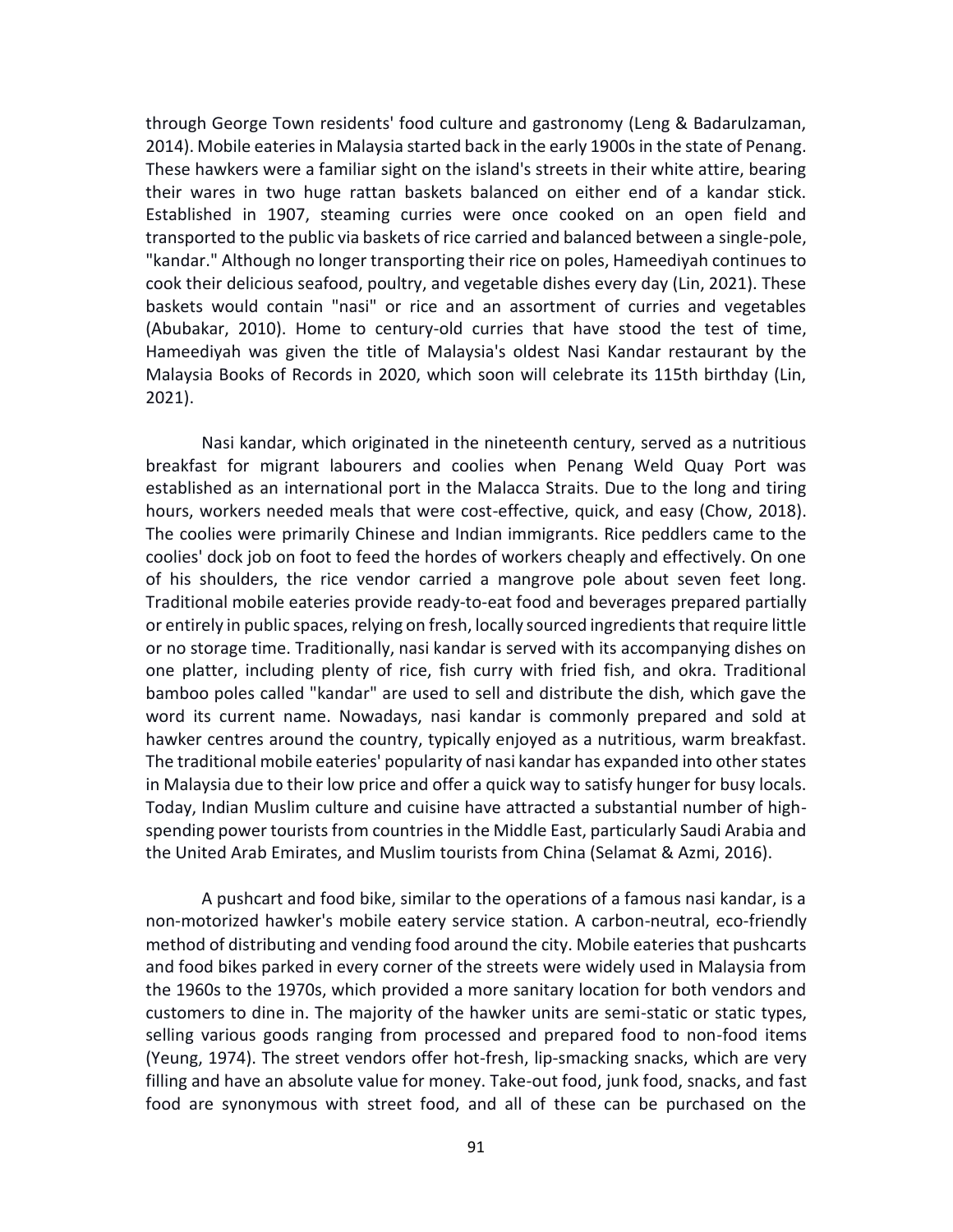footpath without entering any building (Kumar, 2015). Both have become a part of Malaysia's culinary legacy, proudly surviving the passage of time and changing lifestyles. In Malaysia, food stalls and pushcarts sold a broad selection of ethnic street food (Snodgrass, 2004).

These vendors were predominantly Chinese and Tamil Muslims from India, and hawker food is accessible to anyone in a culture where eating out is cheap, time-saving, and more convenient than cooking at home (Khoo, 2017). Fresh soya milk, soup, mee goreng (fried noodles), laksa, and cendol are among the famous ethnic street foods offered on pushcarts or bicycles. Due to the limited recordings of food history in Southeast Asia, though, the true origins of cendol can be a little contentious (Loh, 2019). Loh (2019) noted that the earliest mention of cendol was found in a piece of Malaysian text, a 1932 article from the Malaysian newspaper *Saudara. The* dessert has gone by many other regional names of traditional and new dishes of diverse cultural communities (Malay, Chinese, and Indian). The different cuisines have, over time, organically influenced each other gastronomically and adapted to local ingredients and tastes through the process of inculturation, creating hybrid dishes that are genuinely transcultural and Malaysian in taste (Perry, 2017). It is also a valuable representation of local and regional specialties in the era of internationalization and transnational migration, acquiring heritage recognition in many places as it depicts history and tradition and exemplifies to tourists a cultural way of life (Chong & Stephenson, 2020).

Mobile eateries, including hawkers or street vendors, are self-sufficient and conduct their enterprises from moveable platforms such as carts and stalls. They continue to play a role in providing affordable food to society, particularly among the urban poor. The use of motorcycles or motorbikes attached to the carts has made mobile eateries more convenient to operate from various concentrated locations along the city streets in Malaysia (Penang, Ipoh, Kuala Lumpur, and Johor Bahru) since the 1980s. The street food trade is a vibrant and expanding part of private enterprise in developing countries (Cohen, 1984). There is a substantial increase in the number of street vendors in major Asian cities, including Malaysia, not merely because it is an essential source of employment but also because it serves the urban population (Bhowmik, 2005). Motorbike street vendors are also admired for their distinct flavor and convenience and for preserving the nutritional value of traditional dishes. This 'multiculturalism' among the different races produced a distinctive cuisine of Malaysia is described as "Asia's greatest cuisines meet and mingle" that have been the bedrock informing and shaping the dishes which are accepted by people from all walks of life in the country (Hutton & Invernizzi, 2005). Food is commonly available close to workplaces and is delivered directly to the place of work. Consumers often choose street and snack foods based on cost and convenience, the type of food available, and its appeal to consumers' taste (Fellows & Hilmi, 2011). These dishes are alternatives to homemade food and are cheaper than food offered in restaurants.

Additionally, the geography of a hawker centre does not only consist of the street vendors making their appearance and doing business on the streets, but also of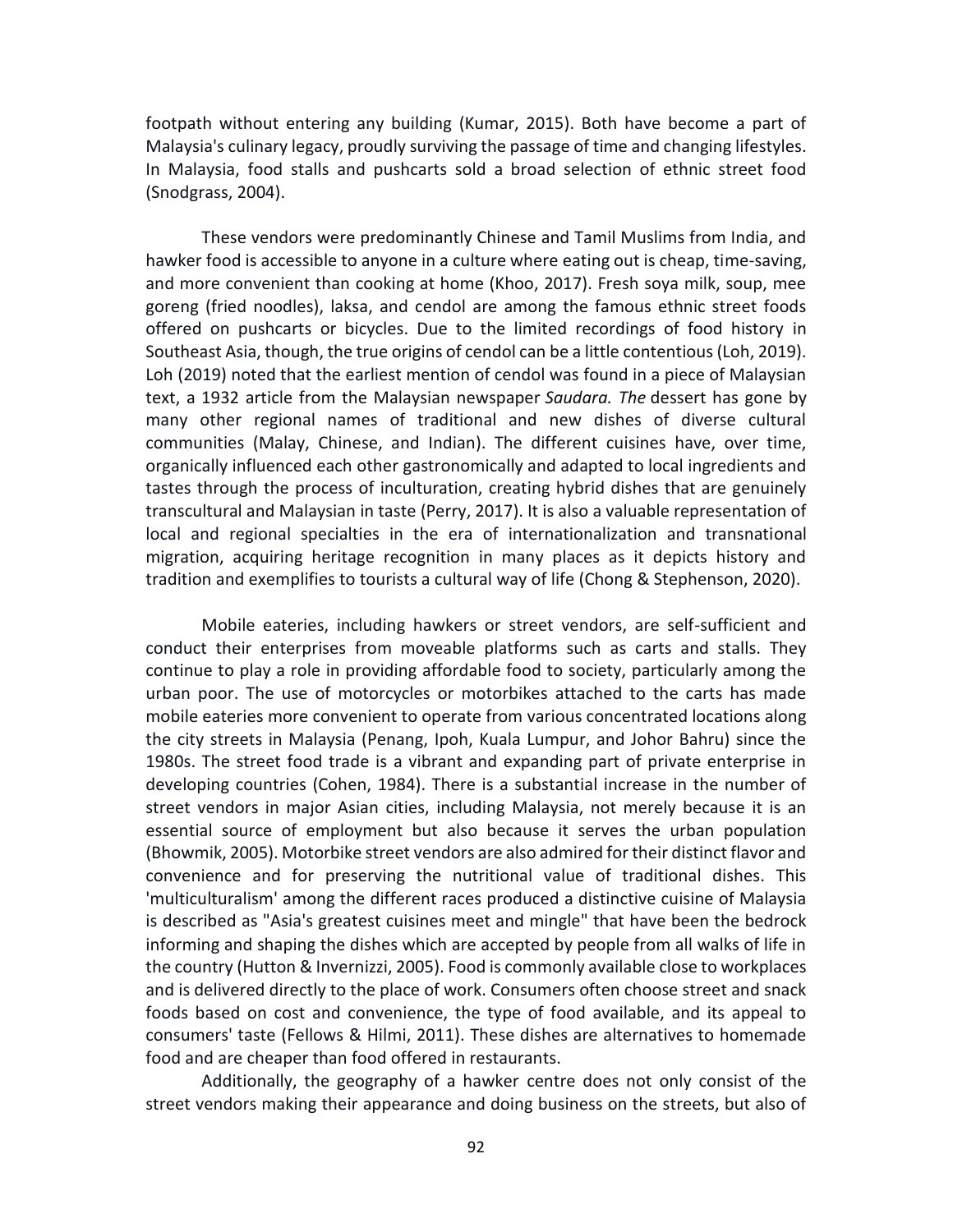their customers with their needs and desires, the passers-by in cars or other vehicles, and the government employees that have to regulate public space and, with it, street vending (Backhaus, 2015). These mobile motorbike eateries were also operated during odd and irregular operating hours ranging from early morning until late night. Working hours were arranged based on hawkers' schedules rather than customers' demands and needs (Omar & Ishak, 2016). Street food vending is essentially an urban phenomenon, and this trend is further expected to increase exponentially with increasing urbanization and population growth, especially in developing countries (Malhotra, 2017). Street food contributes to a sizable share of economic employment, daily urban food consumption by millions of low-and middle-income consumers, and revenue generation in Malaysia's informal sectors.

The trend of mobile eateries and street food vendors in Malaysia has continued to expand into a new concept of the night market (*Pasar Malam*) since the 1960s. A night market is where mobile eateries (hawkers and street food vendors) temporarily occupy a designated public area or street during the night for economic activities. A night market is a retail establishment classified as a market with moving stalls, with the stall arrangement extending down the road and utilizing public or private spaces (Ibrahim & Leng, 2003). In the 1970s, Malaysia's government started to recognize the contribution of night market hawkers and food vendors as critical economic activities which generate alternative income for the locals. Therefore, it is a must for hawkers and street food vendors to comply with the rules and regulations set by the respective local councils, specifically in Kuala Lumpur. Night markets provide an opportunity for night market traders to earn extra income. For buyers, night markets can help them acquire a variety of daily necessities at low prices and a variety of everyday needs in the night market. The night market made famous by all levels of society sells kitchen essentials (wet and dry goods), clothing, fruits, food, drinks, and other items (Salleh et al., 2012). Additionally, the night market allows customers to enjoy a wide variety and choice of freshly cooked food at affordable prices (Hassam et al., 2017).

In the 1980s, the night market concept has grown throughout Malaysia. A dedicated location is provided and usually by the roadside nearby residential area for mobile eateries (hawkers & street food vendors) to move stalls that serve various local dishes. The night market has many physical features, including an open space atmosphere, a long square table for the display of their products, a canvas canopy fitted to the size of the rented stall and identical to the other night market traders in the same area (Ramli & Jamri, 2021). Such spaces had substantial implications for the local authorities to plan and control the region, especially the timing and movement of traders in and out of the areas (Ishak et al., 2012). Additionally, the night market site is planned by the local authority in which the location must not disrupt the traffic or public roads (Ramli & Jamri, 2021). Local authorities had also begun to realize the night market's roles in encouraging the youth population greater involvement in the business. They could be considered business incubators for aspiring entrepreneurs since they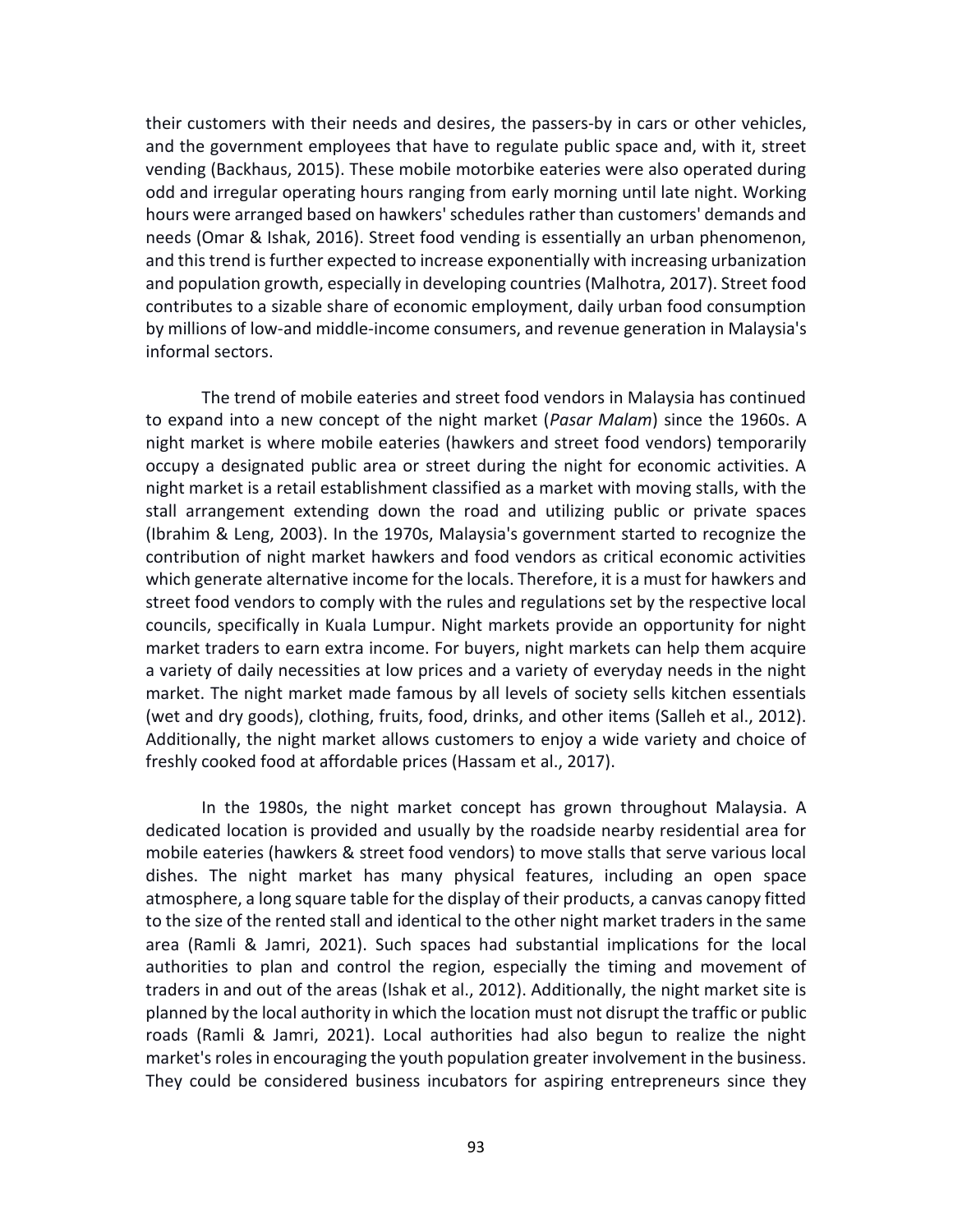would need a minimal investment to start the business. The risk of failure was minimal, and there was the opportunity to earn a hefty income (Ishak et al., 2012).

In promoting Malaysia's economic blueprint, fostering entrepreneurialism and producing entrepreneurs capable of developing innovative indigenous product concepts is essential. Night markets nowadays sell basic goods, but many traders are currently building and selling goods more appealing to buyers in terms of the uniqueness of each product's sales, which is due to competitiveness in achieving the desired sales return (Hassam et al., 2017). The most popular fantastic night market in Kuala Lumpur is located at Lorong Tuanku Abdul Rahman (TAR), which has operated since the 1990s every Saturday night. Lorong TAR has become a popular tourist destination for those interested in experiencing local unique, street, and cultural, economic activities. Due to its strategic location and proximity to public transport and amenities, local and foreign tourists are attracted to the Lorong TAR night market.

In the early 1970s, night market acculturation and assimilation among Malays, Chinese, and Indians produced and created a potpourri of local cuisine and beverages, resulting in a Malaysian cultural and gastronomical legacy. Gastronomy derives its name from the Greek words "gastros," which means stomach, and "nomos," which means knowledge or regulation (Zahari et al., 2009). Food is an attribute whereby tourists perceive the attractiveness of a destination for a reason other than climate, accommodation, and captivating scenery. Thus, it is a fundamental element of the tourist product (Zainal et al., 2010). Malaysia benefits from having a diverse ethnic group and race because it has a diverse gastronomic product line, which directly contributes to its economy and promotes gastronomy tourism (Yusoff et al., 2013). "*Gastro diplomacy*" has been introduced recently to explain how countries use their national cuisines to promote their countries, cultures, and foods, attract foreign tourists, and build political relations (Nahar et al., 2018). Associated with Visit Malaysia Year, which was first launched in 1990, gastronomy tourism and gastro diplomacy are increasingly becoming factors in the growth of specialized travel and specialty destinations.

Malaysia's long history of gastronomy tourism was established in April 1977 when London's best South East Asian restaurant, *Rumah Makan,* was officially opened and served honestly and reliably Malaysian food (Brownfoot, 1977). To ensure Malaysian authenticity, the owner, Mr. Syed Hamid, and his wife, *Kak Pah*, flew in many ingredients from Malaysia, including fresh *serai* (lemongrass), *pandan* leaf, and fish curry powder. As a result, more than a thousand Malaysian cuisine restaurants have been established in various countries, including the UK, USA, Australia, Canada, and China, which promoted the government's Malaysia Kitchen Program (MKP) from 2006 to 2015. The Malaysian Kitchen Program (MKP) is an initiative to encourage national branding through authentic Malaysian cuisine and support the entrance of Malaysian food products to targeted markets.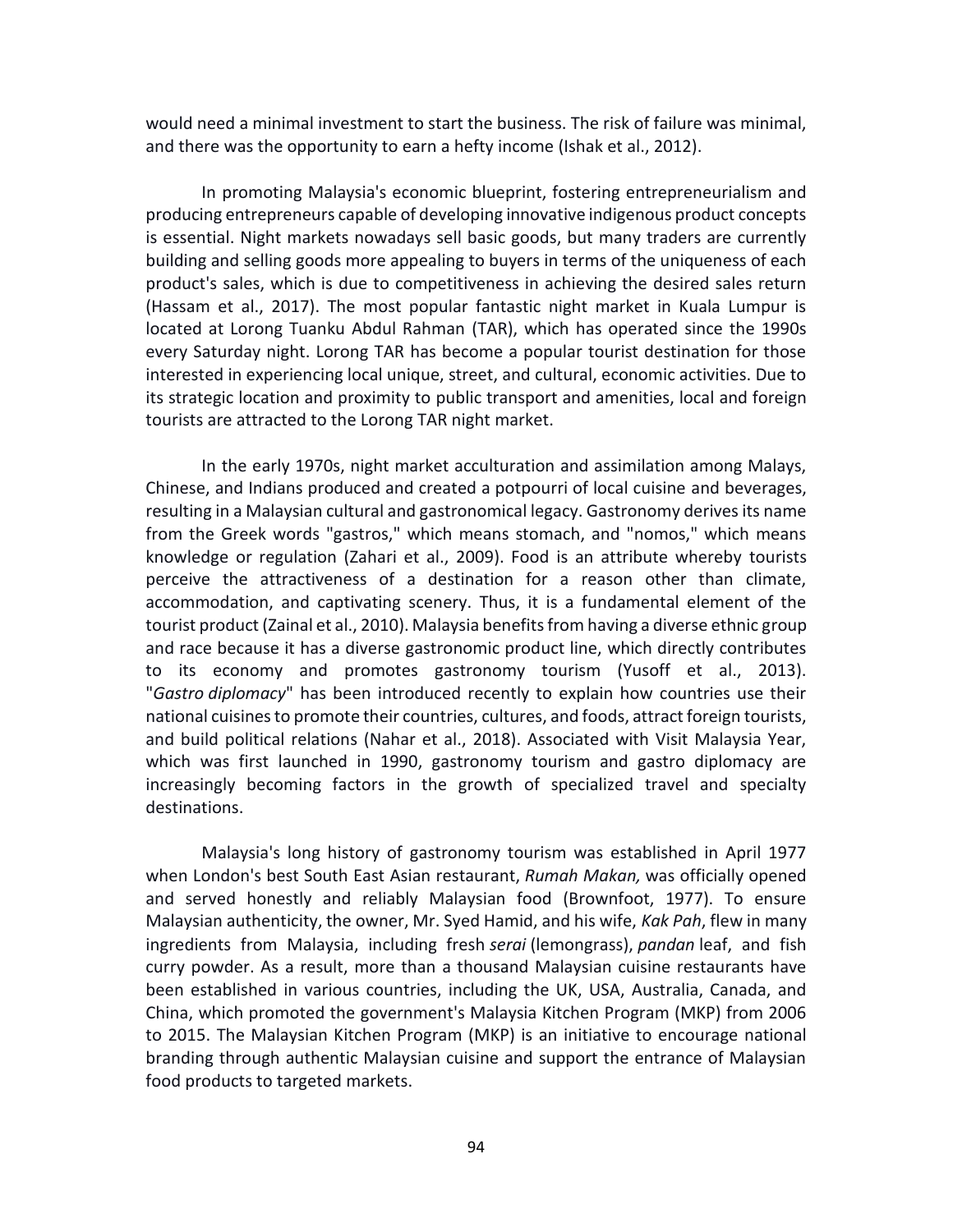#### **4.3 Mobile Eateries: Malaysian Food Truck**

The night market's street food vendors and hawkers have continued to grow in recent years due to a more attractive business model with a good income. The physical trucks have distinct personalities. The uniqueness of the food they offer has made gourmet food trucks a popular dining choice, and a fusion of taste is the best way to describe the innovative food creations that food trucks are known for (Ibrahim, 2011). The term "food truck" generally refers to a motorized vehicle often customized from which an operator sells food to consumers where. These trucks typically contain cooking facilities the operator uses to prepare food, sometimes customized according to a particular consumer's order (Linnekin, 2011). Food truck business is the best alternative to explore the new concepts and dishes for those who are long on ideas but short on capital and does not only provide entrepreneurs an opportunity to get into business, but it also expands the industry by creating new jobs and improving the quality of life (Ab Wahab et al., 2017). The food and beverage industry is turning to mobile vendors, including food trucks, as a new and promising business proposition. With the current trend, the vendor's creativity and consumer demands influence the evolution of the food truck business in Malaysia (Rahman, 2019).

Mobile eateries, the new generation of food trucks in Malaysia, are undergoing a revolution. Food trucks are a fun-oriented business that has the potential to grow over time, which means a daily basis of profit can be earned with the right plan for a younger, enthusiastic new generation. In 2014, it was reported that the food truck business had become the most significant trend in the food and beverage (F & B) industry in Kuala Lumpur, Malaysia (Rahman et al., 2019). Thus, Flaming Wheels Foodtruck has been identified as the first established and most famous food truck in Malaysia (Ghazali et al., 2016). According to Ghazali et al. (2016), the owner (Dina Blazevic), who started the business in 2013, saw the idea on the television program and projected the future trend of foodservice in Malaysia. Additionally, LaFamiglia Food Truck is an Italian mafiathemed food truck specializing in pasta menus. It established its business in 2014 and used to station its business in Damansara Height, Kuala Lumpur. Danial Marizd and his co-owner embarked on LaFamiglia as young entrepreneurs looking for something new in Malaysia's market F & B industry trends (Ab Wahab et al., 2017). The idea is to sell trendy and healthy on the go cheaper pasta, convenient and more accessible for customers to reach any location in Klang Valley. The unique and distinctive business model is the main attraction for the LaFamiglia food truck.

The food truck model has been relatively prevalent among people due to an increase in youth spending, middle-class spending, conscious consumerism, mobile lifestyles, and the need for food on the go. Thus, with low startup costs and limited risk, food trucks quickly become a popular alternative for first-time restaurateurs. The majority of these food truck vendors formerly operated part-time due to their permanent occupations, but after receiving positive feedback from consumers, some have decided to go full-time. Food trucks have become a popular choice for entrepreneurs looking to establish a new restaurant business in Malaysia on a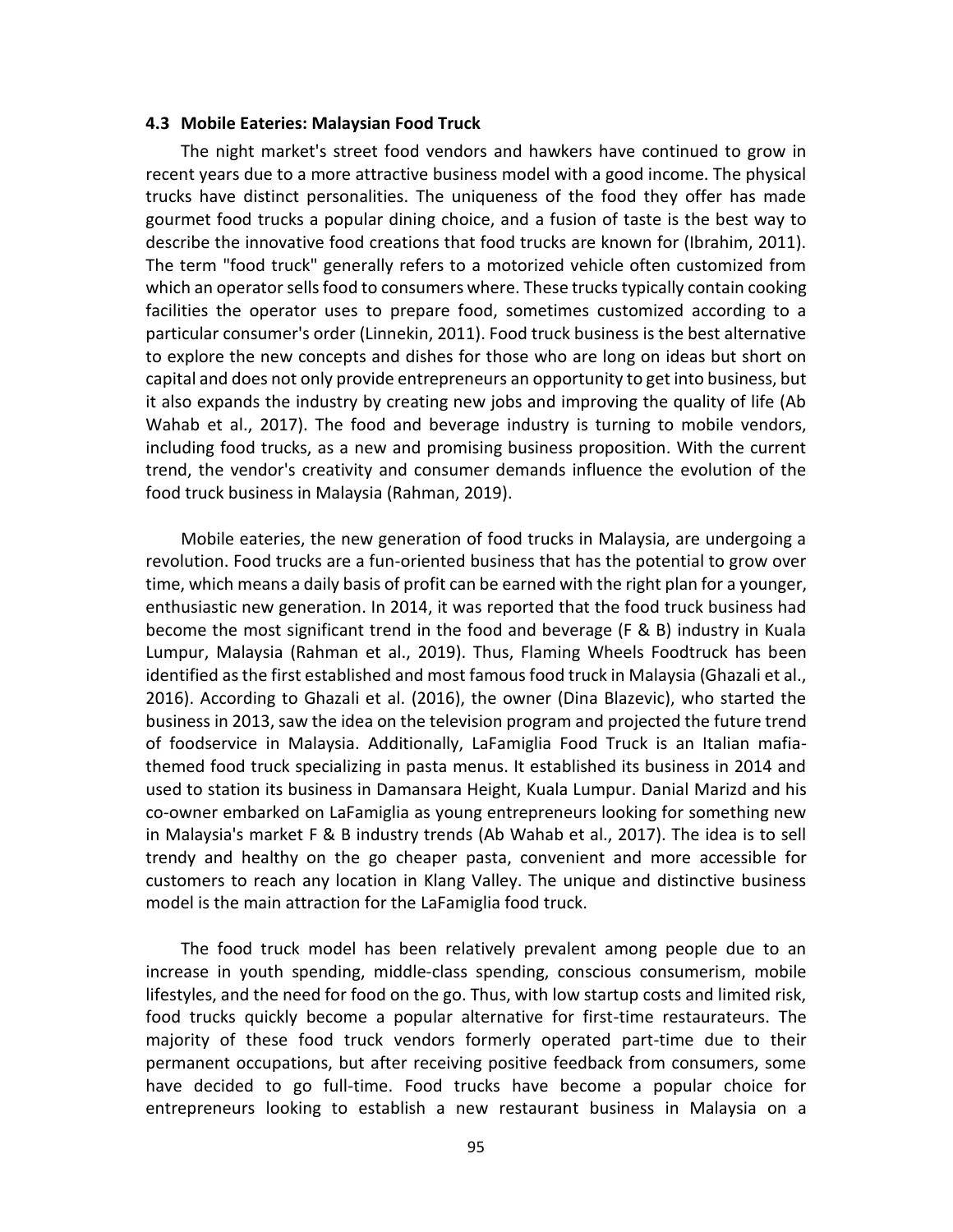shoestring budget and minimal risk. Food truck ventures have become popular due to their low startup cost of investment. Because of the lack of additional expenses in operating their business, food truck owners can often sell their food at cheaper prices (Hawk, 2013). Talip & Haris (2018) also assert that food trucks are one of the current business trends in Malaysia because the costs of running a food truck business are low, and it has mobility. It is estimated that an average of RM15,000-RM20,000 is required to start a small-scale food truck business given no hassle in property renovation or rental costs compared to setting a restaurant on the shop lots, for example (SMEinfo, 2018). Low initial setup and operational costs give food trucks high competitive advantage, unlike an average restaurant or café setup. Since the setup cost is cheaper and it's quicker to establish, those young entrepreneurs only need to own a vehicle and identify the perfect location to mobilize their business (SMEinfo, 2018).

| <b>ITEM</b>                                                       | <b>COST</b>               |
|-------------------------------------------------------------------|---------------------------|
| Register with SSM (Compulsory)                                    | <b>RM 100</b>             |
| Register with Bank (Compulsory)                                   | <b>RM 200</b>             |
| Good Driving License (GDL) (Compulsory)                           | RM 500                    |
| Local Business Permit from Local Authorities                      | <b>RM 500 / Year</b>      |
| Working Capital                                                   | RM 3.000 (minimum)        |
| Foodtruck Deposit(minimum 10% from total price for e.g. RM55,000) | RM5.500                   |
| Foodtruck Installment                                             | RM 600/month              |
| Signboards and Bunting                                            | <b>RM 300</b>             |
| Foodtrucks Sticker (basic)                                        | RM 500                    |
| Equipment (kitchen, gas, freezer etc)                             | RM 4, 000                 |
| Typhoid Immunisation Injection (Compulsory)                       | RM 40 - RM 80             |
| <b>Food Serving Course (Compulsory)</b>                           | RM 100 - RM 200           |
| <b>Preparation of Raw Material</b>                                | RM4, 000 - RM 8,000/month |
| Maintenance                                                       | RM 300                    |

Table 1: Food Truck Business Costs Breakdown. SMEinfo (2018).

Previous research has established that servicescape factors, including the ambiance, layout, and signage, positively correlate with the customer's perceptions of the food truck concept (Ghazali et al., 2016). By designing their vehicles with eyecatching graphics that tempt visitors to purchase their products and decorating the outside of the truck, the entrepreneur can efficiently market their brand while driving around town. In addition, the food truck model provides a casual and quick experience with an approachable nature that appeals to consumers (Embden, 2020). Thus, millennia enjoy sharing images of their fantastic food truck meals with the present food truck trend, which millennials crave for alternatives and the possibility of customizing their order. Millennials expect diversity, more choices, adaptation, and their capacity to customize their dining experience. Hence, the appealing and unique design and services of the food truck business concept make it easier to develop a willingness to return. In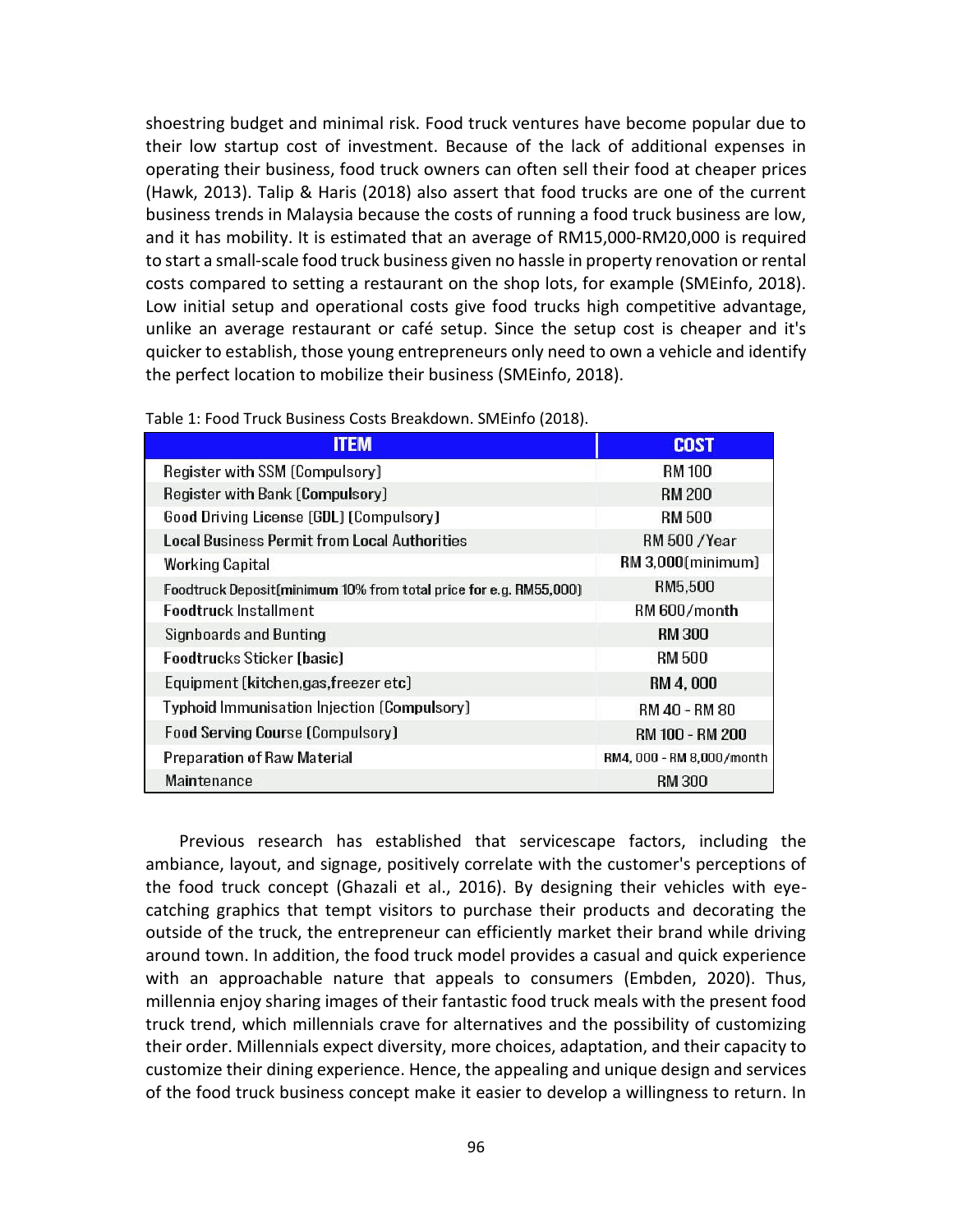Malaysia, the Malaysian government directive for eateries, including restaurants, food trucks, hawkers, and food kiosks, is to operate only from 6.00 am till midnight, and no dine-in is allowed during the strict standard operating procedure (SOP) of the Covid19 pandemic lockdown. In addition, only take-away, drive-thru, or food delivery are permitted. In the aftermath of the COVID-19 outbreak, businesses were closed, and social distance rules were implemented; restaurants were particularly hard hit. However, not all foodservice firms were equally impacted: by definition, food trucks or mobile eateries have greater flexibility to continue operating. Food trucks (FT) business models have a competitive advantage because they can sell their hotel-level menu at a lower street price to the customer at any point of location. For some reason, food tastes better when served from a truck, with its reasonable costs and mouth-watering, appealing nibbles on wheels, introduce new gastronomic adventures to millennials.

The merging of gourmet cuisine and high-end food trucks is another trend that has slightly fallen below the radar, but merits notice. Gourmet is a term that refers to highend food, a person who enjoys it, or a restaurant or other establishment where you may purchase or cook it. Adding gourmet to any meal or beverage elevates its perceived value and makes it more appealing. Gourmet Food Trucks (GFTs) are changing the food truck service by adopting new solutions in food preparation and equipment, where their services are provided, the food offered, and the socio-environmental design (Alfiero et al., 2018). Gourmet Food Trucks (GFTs) are more efficient than traditional food trucks (TFTs) and confirm that innovation is an essential key to competitive advantage in this sector (Alfiero et al., 2017). Gourmet food refers to food and drink that takes extra care to make or acquire, and gourmet food is often found or made only in specific locations. Its ingredients may be unusual, hard to find in regular grocery stores, available in limited amounts, rarely exported outside of their place of origin, or available only for short periods of the year (Moore, 2020). The new trend of gourmet food in Malaysia allows customers to experience various gourmet food trends on the street.

TAPAK Urban Street Dining Kuala Lumpur is one example, where it is a dedicated area for food trucks to sell gastronomic delights of local, western, and oriental cuisines (Saber et al., 2020). TAPAK Urban was founded in 2016 as Malaysia's first food truck park, bringing together local food truck owners and food enthusiasts to promote urban street food and gourmet culture. The first TAPAK Urban food truck park was established in Jalan Ampang, near KLCC. In 2020, 6 TAPAK Urban food truck parks were established in Klang Valley, including KLCC, Permaisuri, Amcorp Mall PJ, TTDI, Cyberjaya & Shah Alam. The TAPAK Urban food truck park is beautifully decorated. The lights hang smoothly, and the area is warmer and more welcoming, attracting urban young people, the elderly, and young families with kids. TAPAK Urban food truck park allows the food truck operator to build and expand its brand into the new gourmet trend in Malaysia's F & B industry. Each day, and everywhere it goes, a well-branded truck can draw attention for the food truck operator through its brand identity. A food truck is a great way to extend the brand and reach new customers (Weber, 2012). As consumers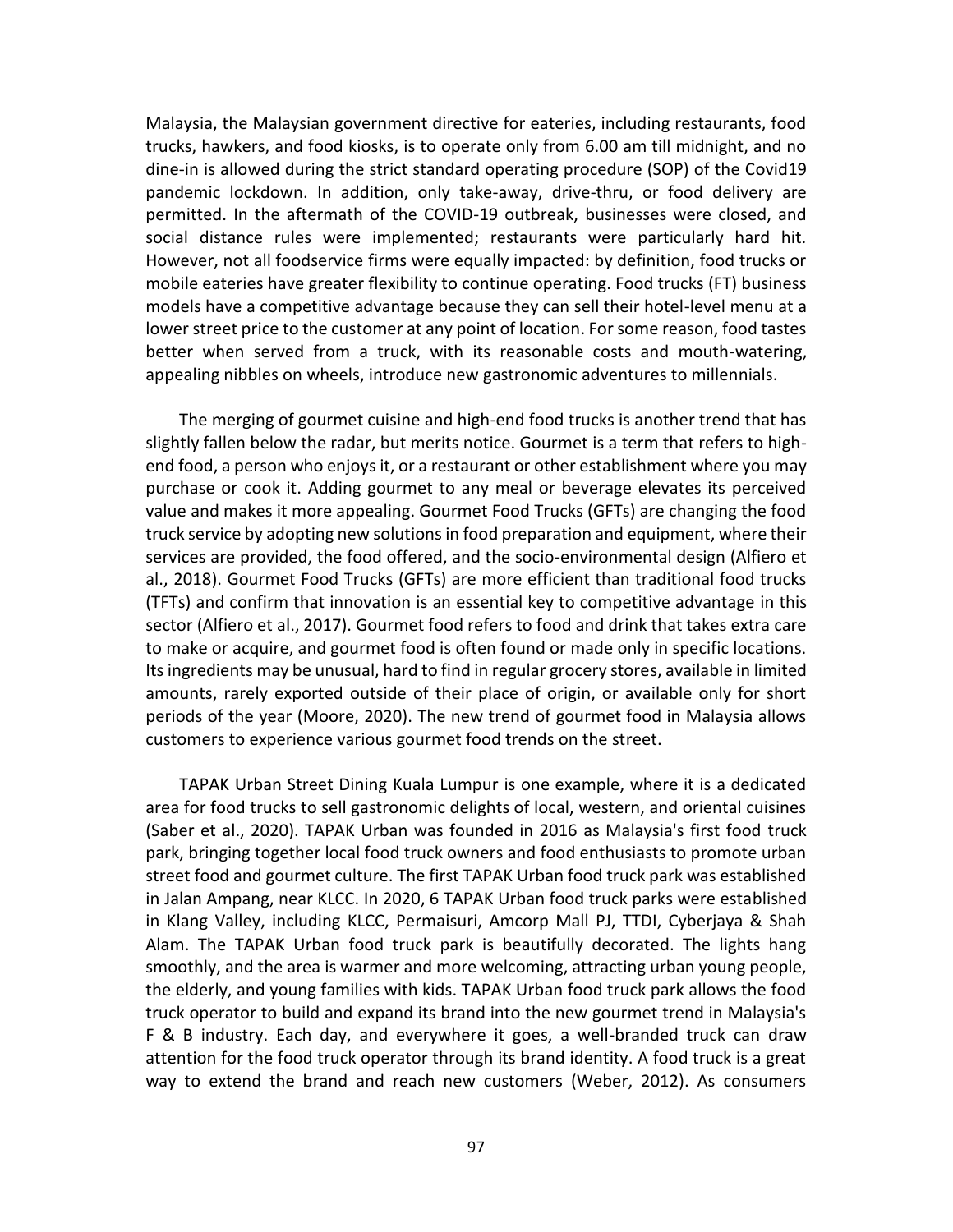nowadays are well educated and well-informed, understanding consumer buying trends has grown more difficult for the food truck operator.

|  | Table 2: Global & Malaysia Mobile Eateries Development Summary |  |  |
|--|----------------------------------------------------------------|--|--|
|--|----------------------------------------------------------------|--|--|

| 1866 Western Chuck Wagons                 | 1907 Hameediyah Nasi Kandar    |
|-------------------------------------------|--------------------------------|
| 1872 Lunch Wagons                         | 1930s Penang Street Stall      |
| 1880s Owl and the White House Café        | 1950 Ipoh Nasi Kandar          |
| 1892 Germans Soldier Mobile Field Kitchen | 1960s Push-cart and Food Bike  |
| 1900s Worcester Lunch Car                 | 1970s Hawkers / Street Vendors |
| 1900s British Troop Field Kitchen         | 1971 Night Market              |
| 1917 US Army Mobile Canteen               | 2014 Food Trucks               |
| 1936 Oscar Mayer's Food Truck             |                                |
| 1950 Ice Cream Street Vendor              |                                |
| 2000s Food Truck                          |                                |

# **5 Conclusion**

This article aims to review the wide-ranging body of literature on the evolution of mobile eateries over more than 100 years worldwide and from a global and Malaysian perspective. The findings found distinctiveness of its food and beverage culture makes Malaysia a street food and mobile eatery gastronomic paradise. This article demonstrates Malaysia's food culture and heritage in supporting branding Malaysia as a fabulous culinary delight, promoting Malaysia as multi-culturally-influenced street food and mobile eateries. Street food and mobile eateries continue to increase in popularity in Malaysia, contributing to the country's socio-economic development and gastronomy or culinary tourism. This article develops an understanding of mobile eateries' evolution, roles, and contributions in gastronomic tourism. In addition, this article examines Malaysia Small Medium Enterprise (SME) F&B growth and mobile eateries' history, development, and their contribution to the food culture and tourism industry. This paper also contributes to the empowerment of academic and industry players in the culinary tourism business. Only a limited number of printed literature were found within a short period during the 2021 Covid-19 Malaysia Control Order (MCO). As this article serves as preliminary work for mobile eateries' body of literature, it is recommended to review the literature with a more systematic methodology.

# **6 About the author**

Mohd Remie Mohd Johan is a faculty member at the Faculty of Business & Management (FBM) at UCSI University, Kuala Lumpur. In addition, Mohd Remie is a final-year Ph.D. student at the Department of Media Studies (University of Malaya). Mohd Remie has over 15 years of teaching, research, and supervisory experience for MBA students.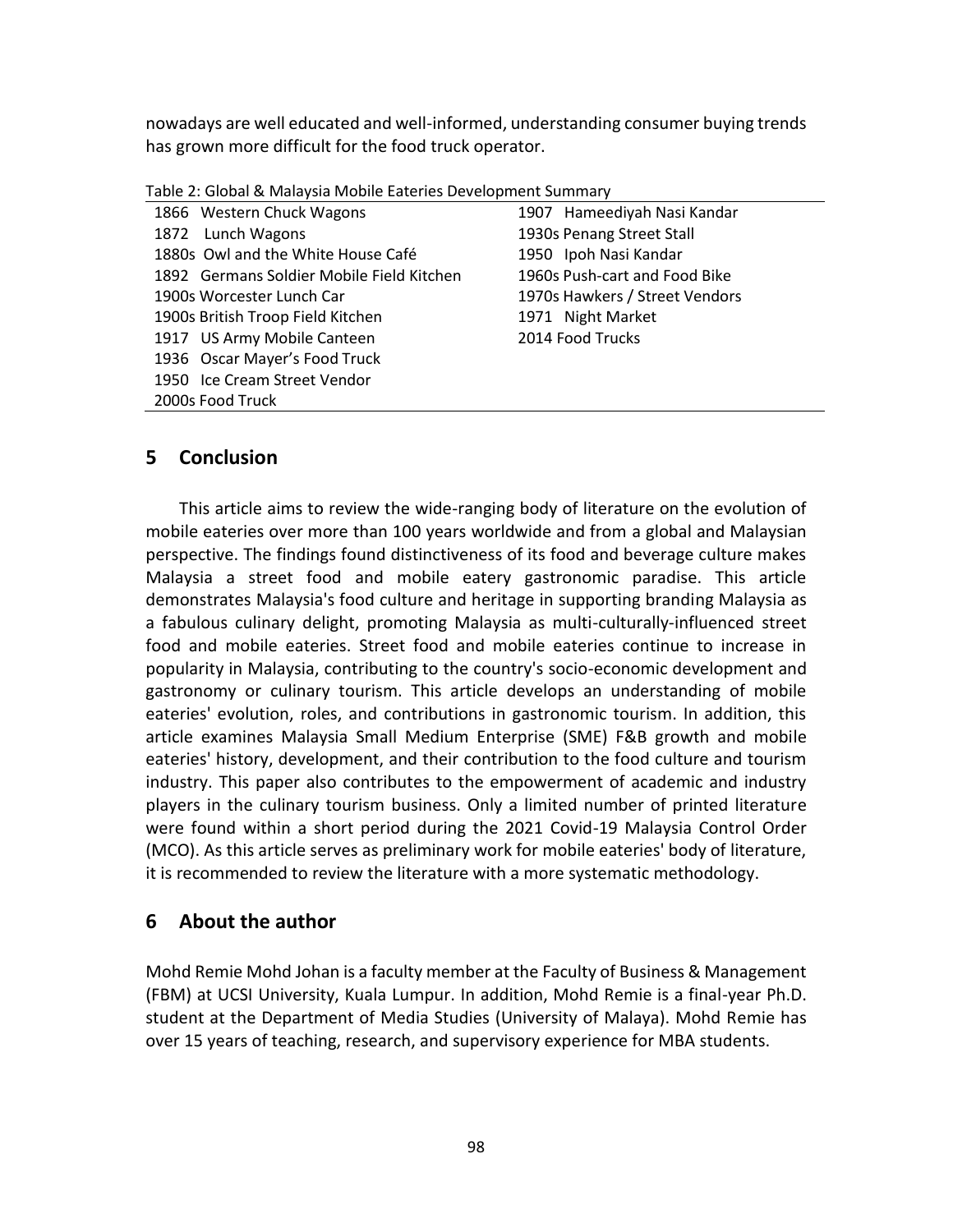# **7 References**

- Ab Wahab, N., Halim, A. F. A., Rashid, N. S., & Adam, N. (2017). Understand Operations Management Challenges in The Food Truck Business. *Jurnal ILMI*, *7*(1).
- Abubakar, F. (2010). Penang Mamaks: Evolution and Gastronomy Tourism. *The State of the Art and its Sustainability*, 197-204.proceedings. Regional conference on tourism research 2010.
- Alfiero, S., Lo Giudice, A., & Bonadonna, A. (2017). Street Food and Innovation: The Food Truck Phenomenon. *British Food Journal*, *119*(11), 2462–2476. https://doi.org/10.1108/bfj-03- 2017-0179
- Alfiero, S., Wade, B., Bonadonna, A., & Taliano, A. (2018). *Defining The Food Truck Phenomenon in Italy: A Feasible Explanation*. CORE. https://core.ac.uk/display/302233987.
- Army Heritage. (2020). *World War I Rations: Full Belly, Fully Ready*. Army Heritage Center Foundation. https://www.armyheritage.org/soldier-stories-information/world-war-irations-full-belly-fully-ready/.
- Backhaus, N. (2015). Managing Diversity: The Government of a Malaysian Hawker Place. *Malaysian Management Journal*, *19*, 65–76. https://doi.org/10.32890/mmj.19.2015.9025
- Bhowmik, S. K. (2005). Street Vendors in Asia: A review. *Economic and political weekly*, *40*(22), 2256-2264.
- Bright, N. (2021). *Keep 'em Full and Keep 'em Rollin': The all-American Chuck Wagon Cookbook*. TwoDot.
- Brown, L. (2017). *The Rise of the Taco Truck*. JSTOR Daily. https://daily.jstor.org/rise-of-thetaco-truck/.
- Brownfoot, J. (1977). Gastronomy. *Indonesia Circle. School of Oriental & African Studies. Newsletter*, *5*(14), 44–45. https://doi.org/10.1080/03062847708723691
- Butler, S. (2014). *From Chuck Wagons to Pushcarts: The History of the Food Truck*. History.com. https://www.history.com/news/from-chuck-wagons-to-pushcarts-the-history-of-thefood-truck.
- Chow, E. (2018). *Did You Know That Nasi Kandar Was Actually a Breakfast Meal?* WORLD OF BUZZ. https://worldofbuzz.com/did-you-know-that-nasi-kandar-was-actually-abreakfast-meal/.
- Chong, K. L., & Stephenson, M. L. (2020). Deciphering Food Hawkerpreneurship: Challenges and Success Factors in Franchising Street Food Businesses in Malaysia. *Tourism and Hospitality Research*, *20*(4), 493–509. https://doi.org/10.1177/1467358420926695
- Cohen, M. (1984). *The Urban Street Food Trade*. Equity Policy Center.
- Declercq, S. (2020). *WW1 German History*. Facebook.

https://www.facebook.com/groups/german1914/permalink/750674689110910/. DoSM (2019), Small and Medium Enterprises (SMEs) Performance 2018.

Embden, K. V. (2020). (thesis). *Effects of Food Truck Image on Consumers Perceived Risk and Experiential Value*. The Atrium. Retrieved from

https://atrium.lib.uoguelph.ca/xmlui/handle/10214/17836

- Ewbank, A. (2018). *Before Food Trucks, Americans Ate 'Night Lunch' From Beautiful Wagons*. Atlas Obscura. https://www.atlasobscura.com/articles/original-food-trucks.
- Faizal, D. R., Ashhari, Z. M., Kamarohim, N., & Nassir, A. M. (2019). Impact of Product Costing for Branding and Business Support on Small and Medium Enterprises in Malaysia. Journal of Social Science & Humanities, Pertanika. 27(T), 59-74.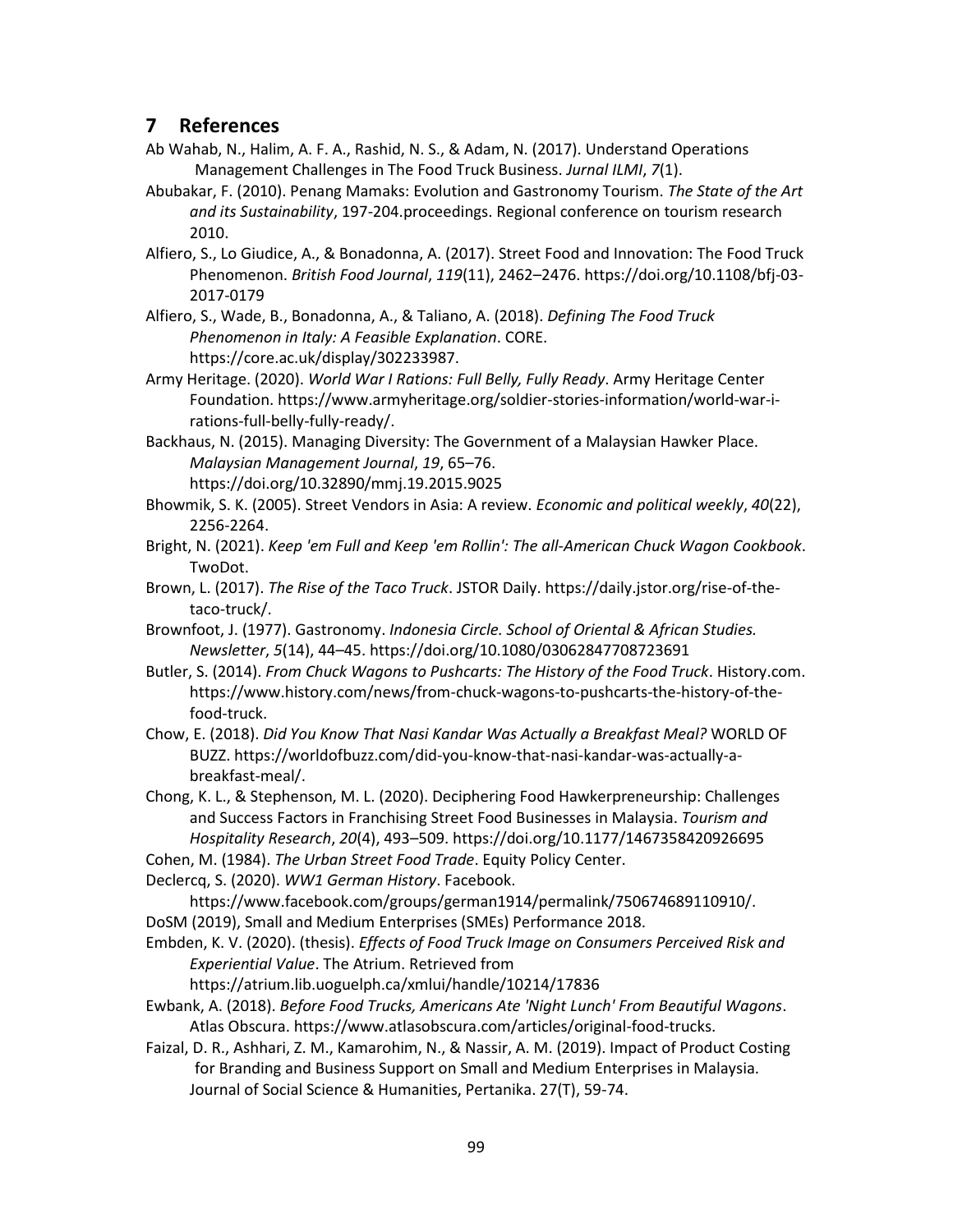Fellows, P., & Hilmi, M. (2011). *Selling Street and Snack Foods*. Food and Agricultural Organisation.

- Ghazali, N., Bakar, N. A. A., & Din, N. (2016). The Relationship Between Servicescape Towards Consumers' Perceptions On Food Truck Concept. *Heritage, Culture and Society: Research agenda and best practices in the hospitality and tourism industry*, *203*-206
- Guard, T. M. (2008). *U.S. Patent No. 7,364,050*. Washington, DC: U.S. Patent and Trademark Office.
- Hallman, C. (2020). *History of Food Trucks*. Title Max. https://www.titlemax.com/history-offood-trucks/.
- Hassam, S. F., Mohamada, M., & Kheng, L. K., (2017). Factors Affecting Business Performance among Night Market Traders in Kedah, Malaysia. *Proceeding of ICARBSS 2017 Langkawi Malaysia 2017*, 31-36.
- Hawk, Z. (2013). *Gourmet Food Trucks: An Ethnographic Examination of Orlando's Food Truck Scene*. University of Central Florida. Electronic Theses and Dissertations, 2004-2019. 2751.
- Hu, M. K., & Kee, D. M. (2021). Strategic measures and tactical interventions for covid-19 impact relief on SMEs. *Handbook of Research on Strategies and Interventions to Mitigate COVID-19 Impact on SMEs*, 522–541. https://doi.org/10.4018/978-1-7998-7436-2.ch026
- Hughes, S. (1974). *Chuck Wagon Cookin'*. University of Arizona Press.
- Hutton, W., & Invernizzi, L. (2005). *Authentic Recipes from Malaysia: 62 Easy-To-Follow and Delicious Recipes from The Crossroads of Asia*. Periplus Editions.
- Hoy, J. (2010). *A Brief History of the Chuck Wagon*. New Prairie Press. https://newprairiepress.org/sfh/2010/flinthills/8.
- Ibrahim, M. F., & Leng, S. K. (2003). Shoppers' Perceptions of Retail Developments: Suburban Shopping Centres and Night Markets in Singapore. *Journal of Retail & Leisure Property*, *3*(2), 176–189. https://doi.org/10.1057/palgrave.rlp.5090174
- Ibrahim, N. (2011). *The Food Truck Phenomenon: A Successful Blend of PR and Social Media* (Order No.

1496979). Available from ProQuest One Academic. (884949971).

https://www.proquest.com/dissertations-theses/food-truck-phenomenon-successfulblend-pr-social/docview/884949971/se-2?accountid=145113

- Ishak, N. K., Aziz, K. A., & Ahmad, A. (2012). Dynamism of a Night Market. *Journal of Case Research in Business and Economics*, *4*, 1.
- Ishak, N. K., Abd Aziz, K., & Latif, R. A. (2012). Typology of Night Markets in Malaysia. *Journal of Case Research in Business and Economics*, *4*, 1.
- Khoo, S. L., & Badarulzaman, N. (2014). Gastronomy as A Creative City Strategy: A Situation Analysis of George Town, Penang. *Rethinking Asian Tourism: Culture, Encounters and Local Response*, 350. Cambridge Scholars Publishing.
- Khoo, G. C. (2017). The Cheapskate Highbrow and The Dilemma of Sustaining Penang Hawker Food. *Journal of Social Issues in Southeast Asia*, *32*(1), 36–77. https://doi.org/10.1355/sj32-1b
- Kilchermann, L. (2021). What Is a Field Kitchen? https://www.wise-geek.com/what-is-a-fieldkitchen.htm.
- Kumar, D. (2015). *History of Street Food*. WORLDCHEFS. https://www.worldchefs.org/worldnews/05dfb5ac392306ffd7bbed67db575d31df63673b.
- Leng, K. S., & Badarulzaman, N. (2014). Branding George Town World Heritage Site as City of Gastronomy: Prospects of Creative Cities Strategy in Penang. *International Journal of*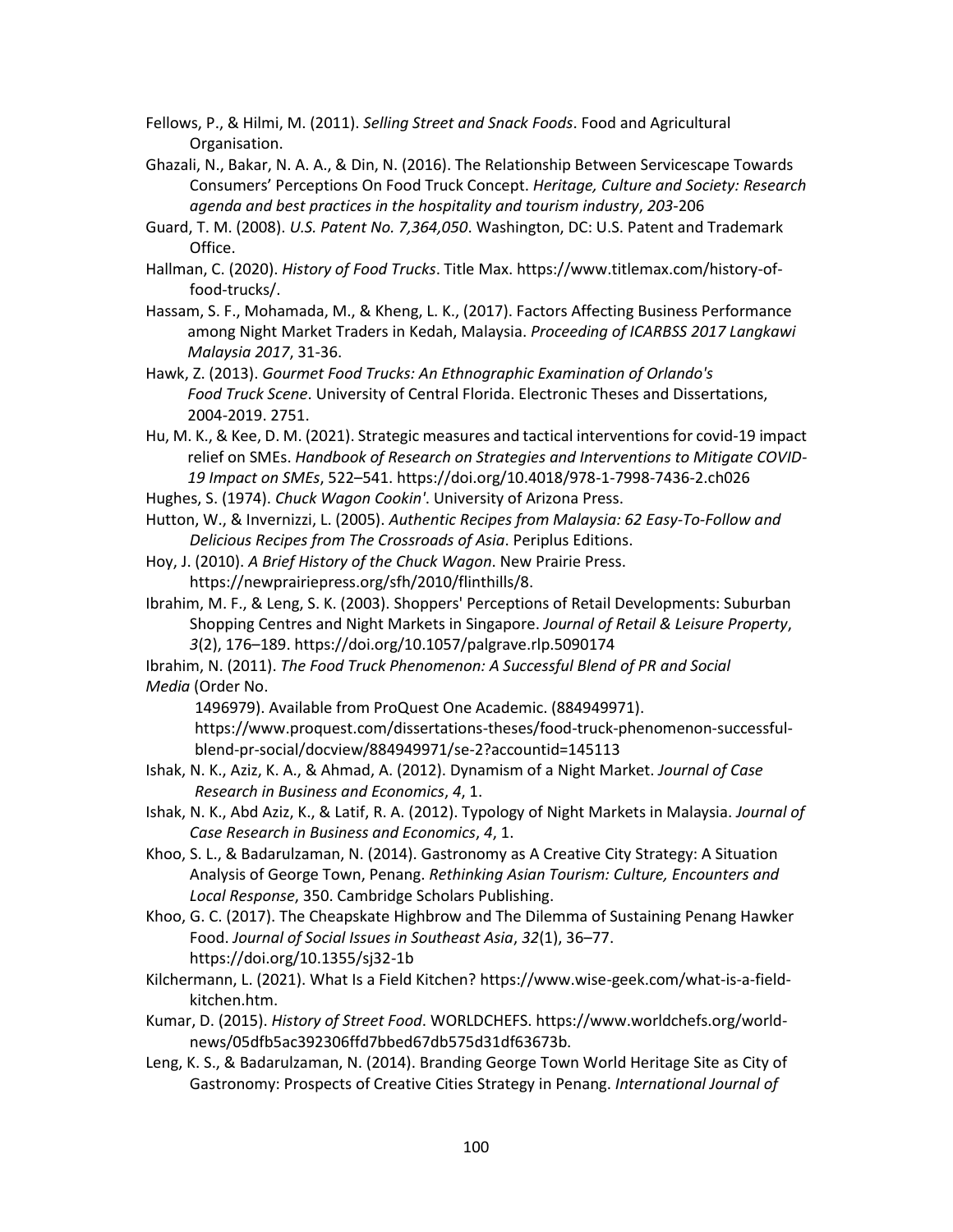*Culture, Tourism and Hospitality Research*, *8*(3), 322–332. https://doi.org/10.1108/ijcthr-08-2012-0065

- Lin, T. E. (2021). *The Oldest Food Stalls and Restaurants in Penang*. Retrieved from https://www.freemalaysiatoday.com/category/highlight/2021/01/23/the-oldest-foodstalls-and-restaurants-in-penang/.
- Linnekin, B. J., Dermer, J., & Geller, M. (2011). The New Food Truck Advocacy: Social Media, Mobile Food Vending Associations, Truck Lots, & Litigation in California & Beyond. *NEXUS*, 17, 35-58.
- Loh, Y. J. (2019). *Cendol Is the Signature Sweet of Malaysia*. Saveur. https://www.saveur.com/malaysia-cendol-shaved-ice-dessert/.
- Malhotra, S. (2017). Food Safety Issues Related to Street Vendors. *Food Safety in the 21st Century*, 395–402. https://doi.org/10.1016/b978-0-12-801773-9.00031-5
- Muhamad, M. Q. B., Mohamad, S. J. A. N. S., & Nor, N. M. (2020). Prefiguring issues of SMEs readiness in Malaysia as the future of industry 4.0 unfolds. *International Journal of Academic Research in Business and Social Sciences, 10*(12), 1283–1292.
- Moore, B. (2020). *The qualities that make food, people, and places gourmet*. The Spruce Eats. https://www.thespruceeats.com/gourmet-defined-1665527.

Myrick, R. (2019). *The Complete History of American Food Trucks: Mobile Cuisine*. Mobile Cuisine | Food Truck, Pop Up & Street Food Coverage. https://mobilecuisine.com/business/history-of-american-food-trucks/.

- Nahar, N., Karim, M. S. A., Karim, R., Ghazali, H., & Krauss, S. E. (2018). The Globalization of Malaysia National Cuisine: A Concept of "Gastrodiplomacy". *Journal of Tourism, Hospitality & Culinary Arts*, *10*(1), 42-58.
- Nightingale, J. (2014). *The Rise of the Food Truck*. Restaurant Engine. https://restaurantengine.com/rise-food-truck/.
- OECD. (2021). *OECD Economic Surveys: Malaysia 2021*. https://www.oecd.org/publications/oecd-economic-survey-malaysia-2021-cc9499dden.htm.
- Omar, A.R.C., & Ishak, S. (2016). The Business Behaviors of Malaysian Food Hawkers. *International Business and Management*, 12(1), 20-28. http://dx.doi.org/10.3968/8198
- Perry, M. S. (2017). Feasting on Culture and Identity: Food Functions in a Multicultural and Transcultural Malaysia. *3L The Southeast Asian Journal of English Language Studies*, *23*(4), 184–199. https://doi.org/10.17576/3l-2017-2304-14

Pierce, B. R. K. (2021). *Lunch Wagon, the "Way-Side Inn," 1890-1915*. The Henry Ford. https://www.thehenryford.org/collections-and-research/digitalcollections/artifact/385348/.

Poarch, M. J. (2004). *U.S. Patent No. 6,752,088*. Washington, DC: U.S. Patent and Trademark Office.

Rahman, J. A., (2019). Spatial Analysis On Local Food Truck in KL, *Journal of Architecture, Planning and Construction Management*, *9*(1), 81-93.

- Rahman, J. A., Ramdan, N. H., & Jasmani, T. I. (2019). Analyzing Kitchen Workspace for Food Trucks in Selected Areas of Kuala Lumpur and Selangor. South East Asia Journal of Contemporary Business, Economics and Law, *20*(6), 38-48.
- Ramli, M. W., & Jamri, M. H. (2021). The Impact of Covid-19 Pandemic: A Closer Look at The Night Market Traders' Experience in Penang, Malaysia. *International Journal of Academic Research in Business and Social Sciences*, *11*(1). https://doi.org/10.6007/ijarbss/v11-i1/8408
- Saber, M. J., Mustapha, R. I. P., Ibrahim, M. Z. F., Salim, A., & Razak, M. A. A. (2020). Customer